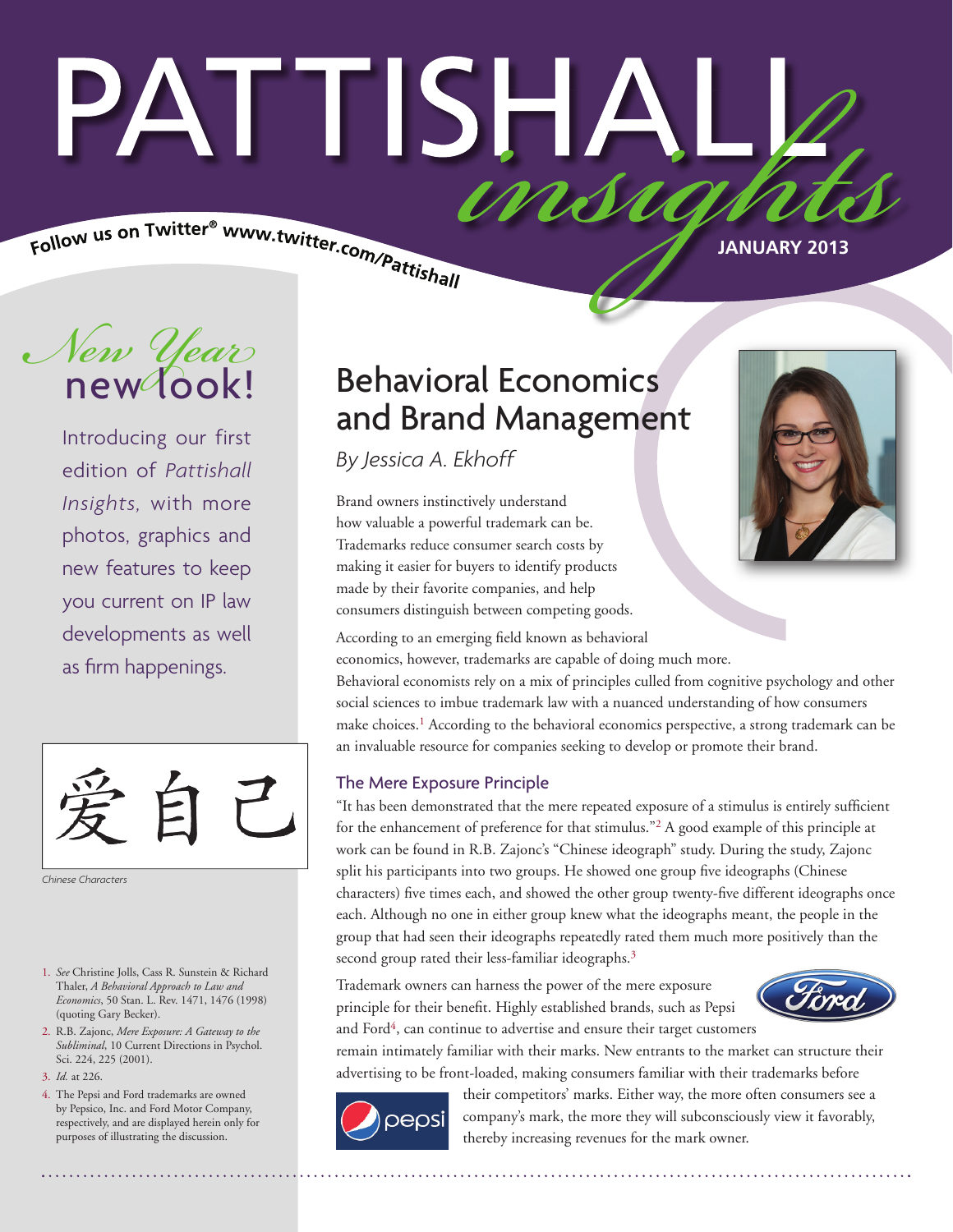**CONTRACTE BRAND OWNERS** SHOULD BEAR IN MIND JUST HOW PSYCHOLOGICALLY POWERFUL A PROPERLY-MANAGED MARK CAN BE

#### The Signaling Function

Trademarks, regardless of the type of goods to which they are attached, allow consumers to proactively shape their social identities. Two behavioral economics principles, the bandwagon effect and the snob effect, illustrate how consumers purchase certain branded goods as a way to signal their desired identities to others.<sup>5</sup>

#### The Bandwagon Effect

The bandwagon effect captures the "extent to which the demand for a commodity is increased due to the fact that others are also consuming the same commodity."<sup>6</sup> In short, people have a psychological drive to fit in.

# **NETFLIX**

A good example of the bandwagon effect is Netflix7, the rental-bymail DVD company. "In an unsettled, fast-moving world, we're all searching for stability and familiarity, and product rituals give us an illusion of comfort and belonging. Isn't there a sense of security in being part of, say ... the Netflix community- in knowing that there

are millions of other people out there who ... cue up a new list of movies every Friday night, just like you do?"8 When consumers join the Netflix bandwagon, then routinely see a bright red Netflix envelope in their mailbox every few days, they get not only the benefit of watching their favorite movies, but also a reinforced sense of belonging to a group. Brand owners should consider whether they are using their marks in ways that allow consumers to feel like they are a part of a specialized community, thereby increasing demand.

#### The Snob Effect

The snob effect works in the opposite direction as the bandwagon effect. This effect captures the extent to which the demand for a product decreases due to the fact that many other people are consuming the same good.<sup>9</sup> This effect represents some consumers' desire to be unique; to separate themselves from the masses. Unlike the bandwagon consumers, who seek to fit in with a specific group, other consumers seek just the opposite. Think of the music aficionado who turns up his nose at his former favorite band when it signs on to a mainstream music label and is no longer "underground," or the fashionista who favors but then abandons previously unheardof labels when they become popular with wider audiences. Companies that cater to niche markets can capitalize on the snob effect by adopting trademarks their fans can display in order to signal to other members of the small community that they, too, are one of the few "in the know."

There is much that behavioral economics can teach trademark owners about brand management. When making decisions about adopting, using, or protecting a trademark, brand owners should bear in mind just how psychologically powerful a properly-managed mark can be.

- 7. The Netflix trademark is owned by Netflix, Inc. and is displayed herein only for purposes of illustrating the discussion.
- 8. Martin Lindstrom, Buyology: Truth and Lies About What We Buy 99 (2010).
- 9. H. Leibenstein, 64 Q. J. Econ. at 189.

This newsletter is offered for general informational purposes only. It does not constitute legal advice and your receipt of it does not create an attorney-client relationship.

Under the Illinois Rules of Professional Conduct, the content of this newsletter may be considered advertising material. ©2013 PMNH&G

<sup>5.</sup> *See* H. Leibenstein, *Bandwagon, Snob, and Veblen Effects in the Theory of Consumers' Demand*, 64 Q. J. Econ. 183 (1950).

<sup>6.</sup> *Id.* at 189.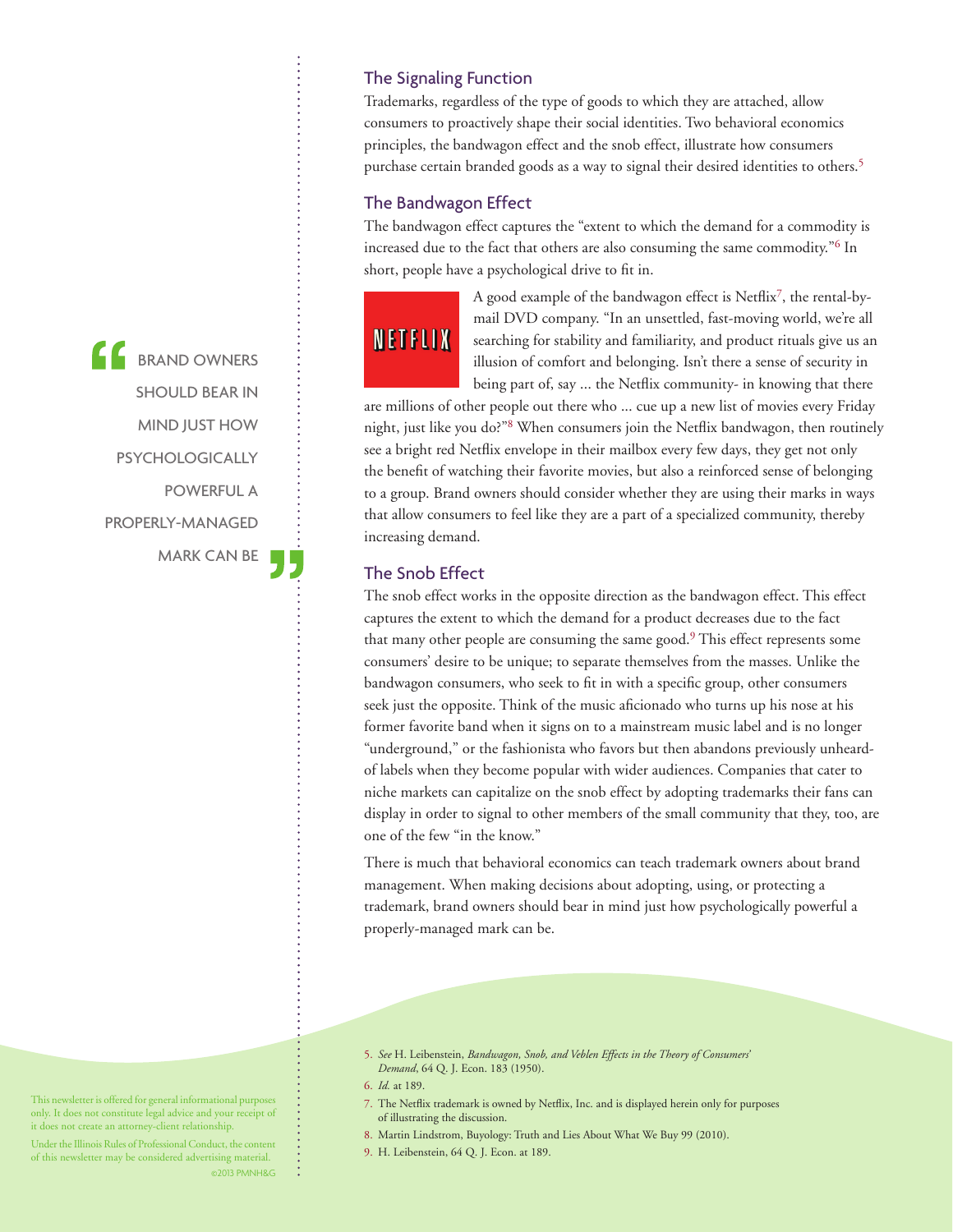#### TOP 10 PATTISHALL BLOG POSTS of 2012, Based on Viewer Metrics

Go to http://blog.pattishall.com, to read the posts in full, and sign up for email notification of new posts.

*When it Comes to Parody Twitter Accounts, Laughing Them Off May Be Your Best Move,* Andrew R. W. Hughes, November 27, 2012

*Motley Crue Successfully Moves for Dismissal of Suit Involving Copyright in "Too Fast for Love" Album Artwork*, Jeffrey A. Wakolbinger, October 15, 2012

*Who owns a trademark? Jeremy Lin wins Linsanity, as Anthony Davis fights for his unibrow*, Paul A. Borovay, Summer Associate, July 25, 2012

*What Do Kim Kardashian And Your Random Facebook Friend Have in Common? A Right of Publicity That May Be Worth Money*, Meg C. Lenahan, Summer Associate, August 8, 2012

*Using An Employee's Personal Social Media Accounts Without Her Authorization To Market Employer May Create Liability Under Trademark And Electronic Privacy Laws*, Phillip Barengolts, January 5, 2012

*Using An Employee's Personal Social Media Accounts Without Her Authorization To Market Employer May Create Liability Under Trademark And Electronic Privacy Laws*, Janet A. Marvel, September 10, 2012

*What's In A (Domain) Name? What A Cybersquatter Calls A Web Site By Any Other Name Would Not Sell For A Million Dollars Or Provide A Platform For A Three-Year Old's Artwork*, Phillip Barengolts, February 23, 2012

*Does CRACKBERRY Parody BLACKBERRY? TTAB Says "No"*, Janet A. Marvel, March 1, 2012

*Fourth Circuit Overturns Laches Defense Victory for Clear Channel*, Phillip Barengolts, March 27, 2012

*Bare Trademark Rights? Naked Cowboy's Infringement Action Against CBS Dismissed*, Janet A. Marvel, March 16, 2012



#### APPOINTMENTS

#### ■ Jessica A. Ekhoff

Jessica has been elected to the New Arts Forum Junior Board for Urban Gateways, which provides education in music, dance, theater, literary arts, visual arts, and digital media, to students in low-income schools.

#### PRESENTATIONS

■ Ashly Iacullo Boesche



Ashly moderated "Your Attack on the Affidavit," a Chicago Bar Association Continuing Legal Education program,

on January 11, 2013.

#### ■ Jonathan S. Jennings



On February 11, 2013, Jonathan will guest lecture on "Identity Rights and Privacy Law" to a class on Communication

Law & Ethics at DePaul University.

On February 22, 2013, Jonathan will moderate the trademark and copyright session of the 57th Annual Conference on Developments in Intellectual Property Law organized by The Center For Intellectual Property Law at the John Marshall Law School. Pattishall, McAuliffe is also a sponsor of this event.

Jonathan will moderate a table topic session on "Right of Publicity and Social Media" at the INTA Annual Meeting on May 7, 2013.

#### ■ Joseph N. Welch II

Joe will present an "Overview of 2012-2013 Federal Court, State Court and TTAB Decisions" at the Practising Law Institute in New York City on April 18, 2013.

#### **PUBLICATIONS**

#### ■ Belinda J. Scrimenti and Janet A. Marvel

Belinda authored a chapter on State Law Remedies for Trademark Infringement and Unfair Competition and Janet co-authored a chapter on Extraordinary Circumstances and Relief in the Second Edition of the *Trademark Infringement Remedies*  treatise*,* published by the ABA Section of Intellectual Property Law and Bloomberg BNA in December 2012.

■ Jonathan S. Jennings

Jonathan's article entitled "Right of Publicity Meets Social Media" will be featured at a workshop during the ABA Forum on Communications Law's 18th Annual Conference on February 7-9, 2013.

Jonathan was quoted in the January 4th, 2013, edition of the *Chicago Daily Law Bulletin* on right of publicity issues in the story entitled "Blagojevich Wife Files Suit Over Ad."

#### **NOTEWORTHY**

## ■ INTA Pre-Annual Meeting<br>Reception

Pattishall, McAuliffe will host an INTA Pre-Annual Meeting Reception on February 20, 2013, at the University Club of Chicago.